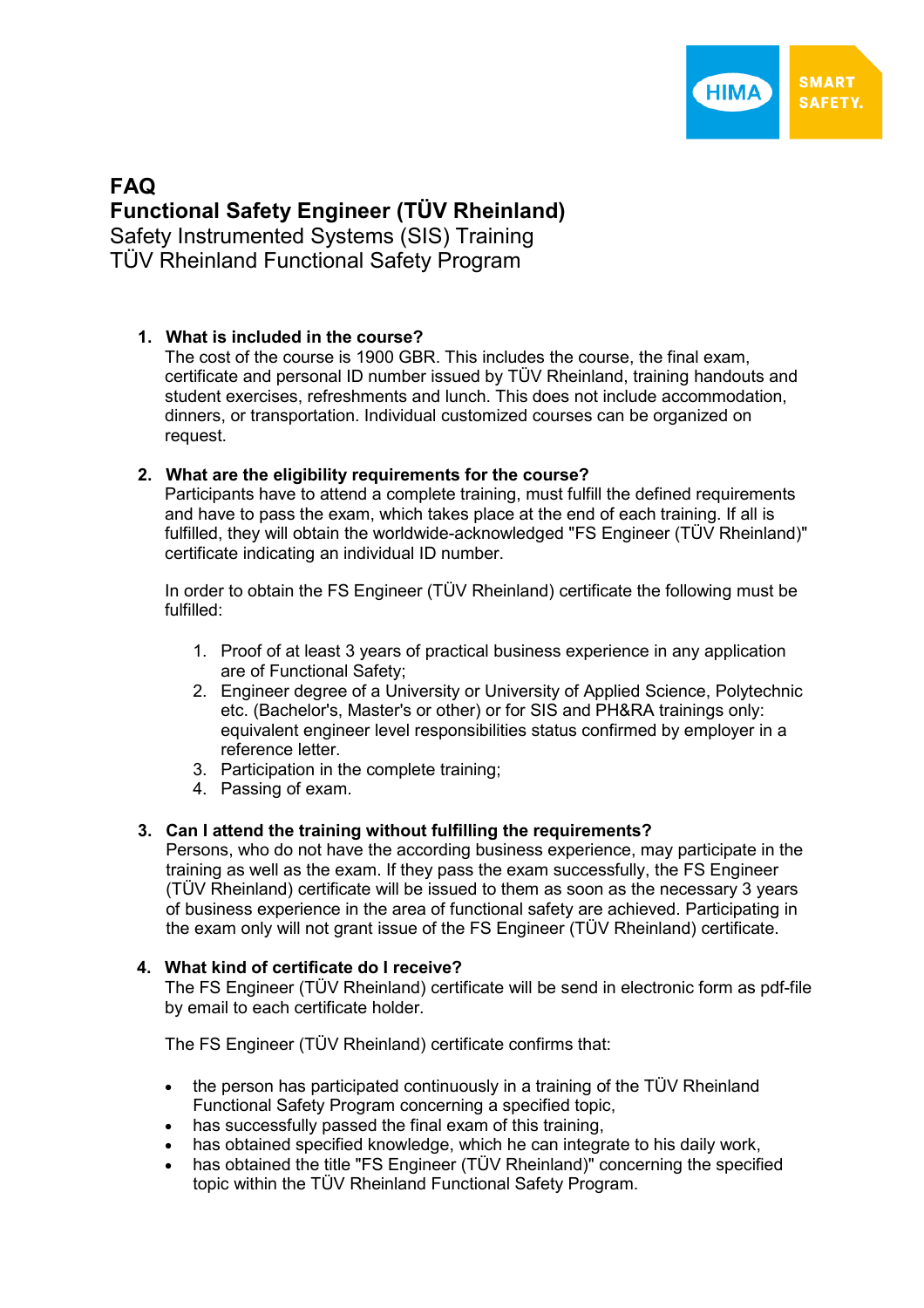#### **5. How long is the FS Engineer (TÜV Rheinland) certificate valid and what is about an extension?**

The certificate is valid for 5 years and can be extended by another 5 years by TÜV Rheinland who charge an extension fee. The holder of this certificate will be contacted by TÜV Rheinland directly by email. Please make sure, that TÜV Rheinland has your current company email address.

In order to extend the validity of the certificate the following documents are required by TÜV Rheinland and shall be forwarded by email:

- an official letter from his employer or from a customer, in which their current and continuous work in the SIS area of certification is described and/or confirmed;
- a form sheet filled in with all necessary information describing projects which have been carried out during the last 5 years of his professional life describing his experience in functional safety.

#### **6. What is required for the exam?**

The exam is a total of 81 questions: 60 being multiple choice and 21 open answer questions. The exam is closed book and you will have a time limit of 4 hours. To pass, you have to receive a minimum score of 75%.

- **7. What is the procedure to retake the test if I do not pass?**  HIMA allows the student to retake the exam at any location on the HIMA training schedule. (Retake fees apply)
- **8. Why should I take the FS Engineer (TÜV Rheinland) training with HIMA?**  HIMA was one of the first course providers and has trained more than 3000 FS Engineers over the last 15 years.

The HIMA trainers are experienced TÜV Functional Safety Experts (TÜV Rheinland) and have been working directly in the area of process safety for 20 years or longer. They have practical experience with safety systems and various engineering projects which enriches the course with real-life case studies and examples.

The HIMA Group is the world's leading independent provider of smart safety solutions for industrial applications. With more than 35,000 installed TÜV-certified safety systems worldwide, HIMA qualifies as the technology leader in this sector. Its expert engineers develop customized solutions that help increase safety, cyber security and profitability of the world's largest oil, gas, chemical, and energy-producing plants.

TÜV Rheinland is the originator of the FS Engineer training and in 2020 more than 14.000 certified FS Engineer (TÜV Rheinland) are belonging to this exclusive club of certified safety functional experts. The certification is well-known and internationally accepted in the process industry. That's why HIMA decided to offer this training.